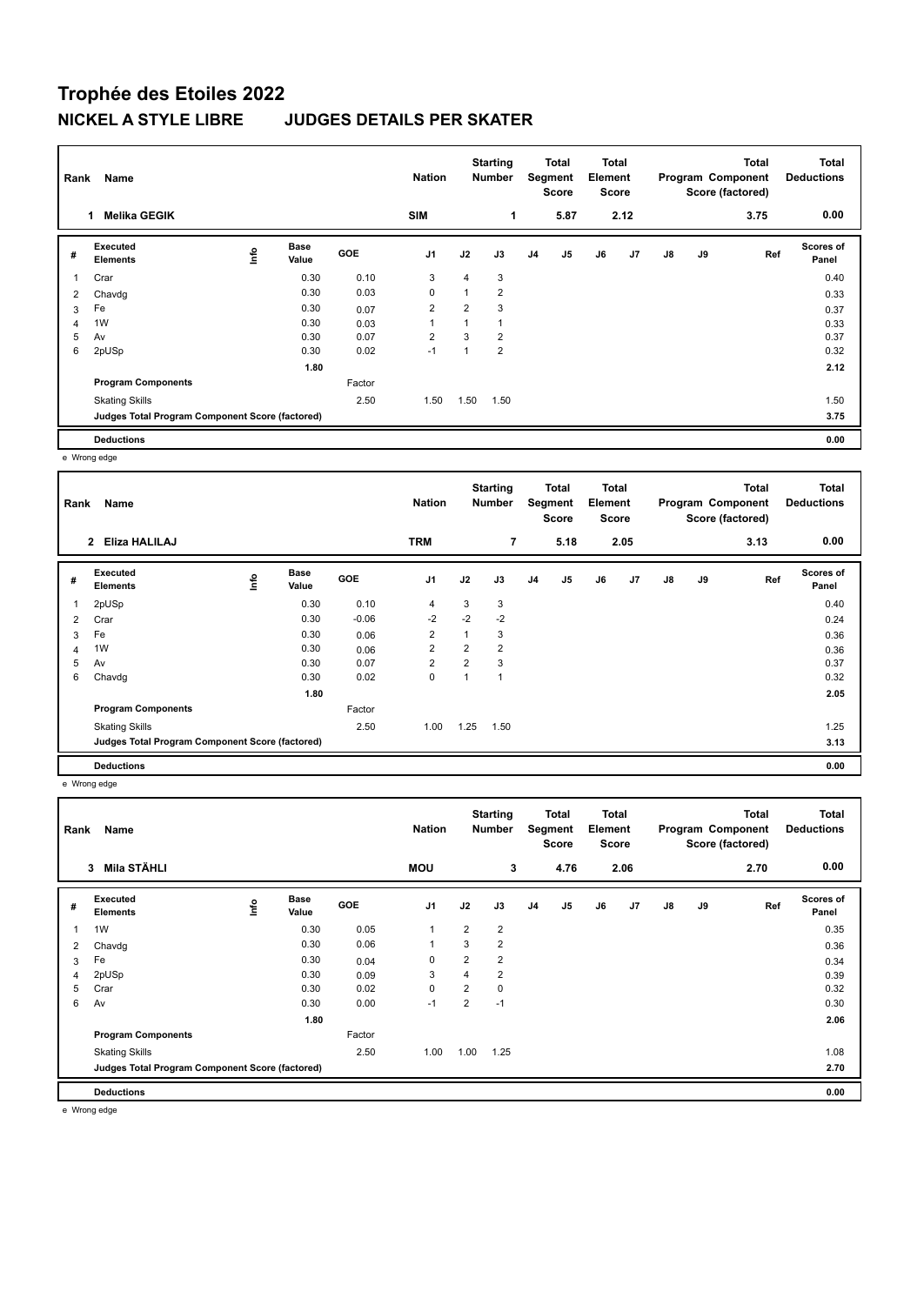## **Trophée des Etoiles 2022 NICKEL A STYLE LIBRE JUDGES DETAILS PER SKATER**

| Rank           | Name                                            |    |                      |            | <b>Nation</b>  |                | <b>Starting</b><br><b>Number</b> |                | Total<br>Segment<br><b>Score</b> | <b>Total</b><br>Element<br><b>Score</b> |                |    |    | <b>Total</b><br>Program Component<br>Score (factored) | Total<br><b>Deductions</b> |
|----------------|-------------------------------------------------|----|----------------------|------------|----------------|----------------|----------------------------------|----------------|----------------------------------|-----------------------------------------|----------------|----|----|-------------------------------------------------------|----------------------------|
|                | <b>Mina MERLINO</b><br>4                        |    |                      |            | <b>TRM</b>     |                | 8                                |                | 4.68                             |                                         | 1.98           |    |    | 2.70                                                  | 0.00                       |
| #              | Executed<br><b>Elements</b>                     | ۴Ů | <b>Base</b><br>Value | <b>GOE</b> | J <sub>1</sub> | J2             | J3                               | J <sub>4</sub> | J <sub>5</sub>                   | J6                                      | J <sub>7</sub> | J8 | J9 | Ref                                                   | <b>Scores of</b><br>Panel  |
|                | Fe                                              |    | 0.30                 | 0.00       | $-1$           | 0              |                                  |                |                                  |                                         |                |    |    |                                                       | 0.30                       |
| $\overline{2}$ | 1W                                              |    | 0.30                 | 0.01       | $\mathbf 0$    |                | 0                                |                |                                  |                                         |                |    |    |                                                       | 0.31                       |
| 3              | Crar                                            |    | 0.30                 | $-0.01$    | $\mathbf 0$    |                | $-2$                             |                |                                  |                                         |                |    |    |                                                       | 0.29                       |
| $\overline{4}$ | Chavdg                                          |    | 0.30                 | 0.04       | $\mathbf 0$    | $\overline{2}$ | $\overline{2}$                   |                |                                  |                                         |                |    |    |                                                       | 0.34                       |
| 5              | Av                                              |    | 0.30                 | 0.07       | $\overline{1}$ | 4              | $\overline{2}$                   |                |                                  |                                         |                |    |    |                                                       | 0.37                       |
| 6              | 2pUSp                                           |    | 0.30                 | 0.07       | $\overline{2}$ | 3              | $\overline{2}$                   |                |                                  |                                         |                |    |    |                                                       | 0.37                       |
|                |                                                 |    | 1.80                 |            |                |                |                                  |                |                                  |                                         |                |    |    |                                                       | 1.98                       |
|                | <b>Program Components</b>                       |    |                      | Factor     |                |                |                                  |                |                                  |                                         |                |    |    |                                                       |                            |
|                | <b>Skating Skills</b>                           |    |                      | 2.50       | 1.00           | 1.25           | 1.00                             |                |                                  |                                         |                |    |    |                                                       | 1.08                       |
|                | Judges Total Program Component Score (factored) |    |                      |            |                |                |                                  |                |                                  |                                         |                |    |    |                                                       | 2.70                       |
|                | <b>Deductions</b>                               |    |                      |            |                |                |                                  |                |                                  |                                         |                |    |    |                                                       | 0.00                       |

e Wrong edge

| Rank           | Name                                            |                                  |                      |            | <b>Nation</b>  |                | <b>Starting</b><br><b>Number</b> |                | <b>Total</b><br>Segment<br>Score | <b>Total</b><br>Element<br><b>Score</b> |      |               |    | <b>Total</b><br>Program Component<br>Score (factored) | <b>Total</b><br><b>Deductions</b> |
|----------------|-------------------------------------------------|----------------------------------|----------------------|------------|----------------|----------------|----------------------------------|----------------|----------------------------------|-----------------------------------------|------|---------------|----|-------------------------------------------------------|-----------------------------------|
|                | 5 Luna JOLIDON                                  |                                  |                      |            | <b>TRM</b>     |                | 6                                |                | 4.63                             |                                         | 1.93 |               |    | 2.70                                                  | 0.00                              |
| #              | Executed<br><b>Elements</b>                     | $\mathop{\mathsf{Irr}}\nolimits$ | <b>Base</b><br>Value | <b>GOE</b> | J <sub>1</sub> | J2             | J3                               | J <sub>4</sub> | J5                               | J6                                      | J7   | $\mathsf{J}8$ | J9 | Ref                                                   | Scores of<br>Panel                |
| 1              | Crar                                            |                                  | 0.30                 | 0.05       | 2              | $\overline{2}$ | $\overline{1}$                   |                |                                  |                                         |      |               |    |                                                       | 0.35                              |
| $\overline{2}$ | Fe                                              |                                  | 0.30                 | 0.06       | $\overline{2}$ | $\overline{2}$ | $\overline{2}$                   |                |                                  |                                         |      |               |    |                                                       | 0.36                              |
| 3              | 1W                                              |                                  | 0.30                 | 0.01       | 0              | 1              | 0                                |                |                                  |                                         |      |               |    |                                                       | 0.31                              |
| $\overline{4}$ | 2pUSp                                           |                                  | 0.30                 | 0.03       | 0              | $\overline{2}$ | $\mathbf 1$                      |                |                                  |                                         |      |               |    |                                                       | 0.33                              |
| 5              | Chavdg                                          |                                  | 0.30                 | $-0.03$    | 0              | $-1$           | $-2$                             |                |                                  |                                         |      |               |    |                                                       | 0.27                              |
| 6              | Av                                              |                                  | 0.30                 | 0.01       | $-1$           | 4              | $\overline{1}$                   |                |                                  |                                         |      |               |    |                                                       | 0.31                              |
|                |                                                 |                                  | 1.80                 |            |                |                |                                  |                |                                  |                                         |      |               |    |                                                       | 1.93                              |
|                | <b>Program Components</b>                       |                                  |                      | Factor     |                |                |                                  |                |                                  |                                         |      |               |    |                                                       |                                   |
|                | <b>Skating Skills</b>                           |                                  |                      | 2.50       | 0.75           | 1.25           | 1.25                             |                |                                  |                                         |      |               |    |                                                       | 1.08                              |
|                | Judges Total Program Component Score (factored) |                                  |                      |            |                |                |                                  |                |                                  |                                         |      |               |    |                                                       | 2.70                              |
|                | <b>Deductions</b>                               |                                  |                      |            |                |                |                                  |                |                                  |                                         |      |               |    |                                                       | 0.00                              |

e Wrong edge

| Rank | Name                                            |      |               |         | <b>Nation</b>  |                | <b>Starting</b><br><b>Number</b> |                | Total<br>Segment<br><b>Score</b> | Total<br>Element<br><b>Score</b> |                |               |    | <b>Total</b><br>Program Component<br>Score (factored) | <b>Total</b><br><b>Deductions</b> |
|------|-------------------------------------------------|------|---------------|---------|----------------|----------------|----------------------------------|----------------|----------------------------------|----------------------------------|----------------|---------------|----|-------------------------------------------------------|-----------------------------------|
|      | <b>Emilie MAEDER</b><br>6                       |      |               |         | <b>VDT</b>     |                | 5                                |                | 4.05                             |                                  | 1.75           |               |    | 2.30                                                  | 0.00                              |
| #    | Executed<br><b>Elements</b>                     | lnfo | Base<br>Value | GOE     | J <sub>1</sub> | J2             | J3                               | J <sub>4</sub> | J <sub>5</sub>                   | J6                               | J <sub>7</sub> | $\mathsf{J}8$ | J9 | Ref                                                   | Scores of<br>Panel                |
| 1    | Fe                                              |      | 0.30          | 0.04    | $\overline{1}$ | $\overline{2}$ | $\mathbf{1}$                     |                |                                  |                                  |                |               |    |                                                       | 0.34                              |
| 2    | Chavdg                                          |      | 0.30          | $-0.02$ | $-1$           | $-1$           | 0                                |                |                                  |                                  |                |               |    |                                                       | 0.28                              |
| 3    | Crar                                            |      | 0.30          | $-0.03$ | $-2$           | 0              | $-1$                             |                |                                  |                                  |                |               |    |                                                       | 0.27                              |
| 4    | 1W                                              |      | 0.30          | 0.02    | 0              | $\overline{2}$ | $\mathbf 0$                      |                |                                  |                                  |                |               |    |                                                       | 0.32                              |
| 5    | Av                                              |      | 0.30          | $-0.07$ | $-2$           | $-2$           | $-3$                             |                |                                  |                                  |                |               |    |                                                       | 0.23                              |
| 6    | 2pUSp                                           |      | 0.30          | 0.01    | $\overline{1}$ | 0              | 0                                |                |                                  |                                  |                |               |    |                                                       | 0.31                              |
|      |                                                 |      | 1.80          |         |                |                |                                  |                |                                  |                                  |                |               |    |                                                       | 1.75                              |
|      | <b>Program Components</b>                       |      |               | Factor  |                |                |                                  |                |                                  |                                  |                |               |    |                                                       |                                   |
|      | <b>Skating Skills</b>                           |      |               | 2.50    | 0.75           | 1.00           | 1.00                             |                |                                  |                                  |                |               |    |                                                       | 0.92                              |
|      | Judges Total Program Component Score (factored) |      |               |         |                |                |                                  |                |                                  |                                  |                |               |    |                                                       | 2.30                              |
|      | <b>Deductions</b>                               |      |               |         |                |                |                                  |                |                                  |                                  |                |               |    |                                                       | 0.00                              |

e Wrong edge